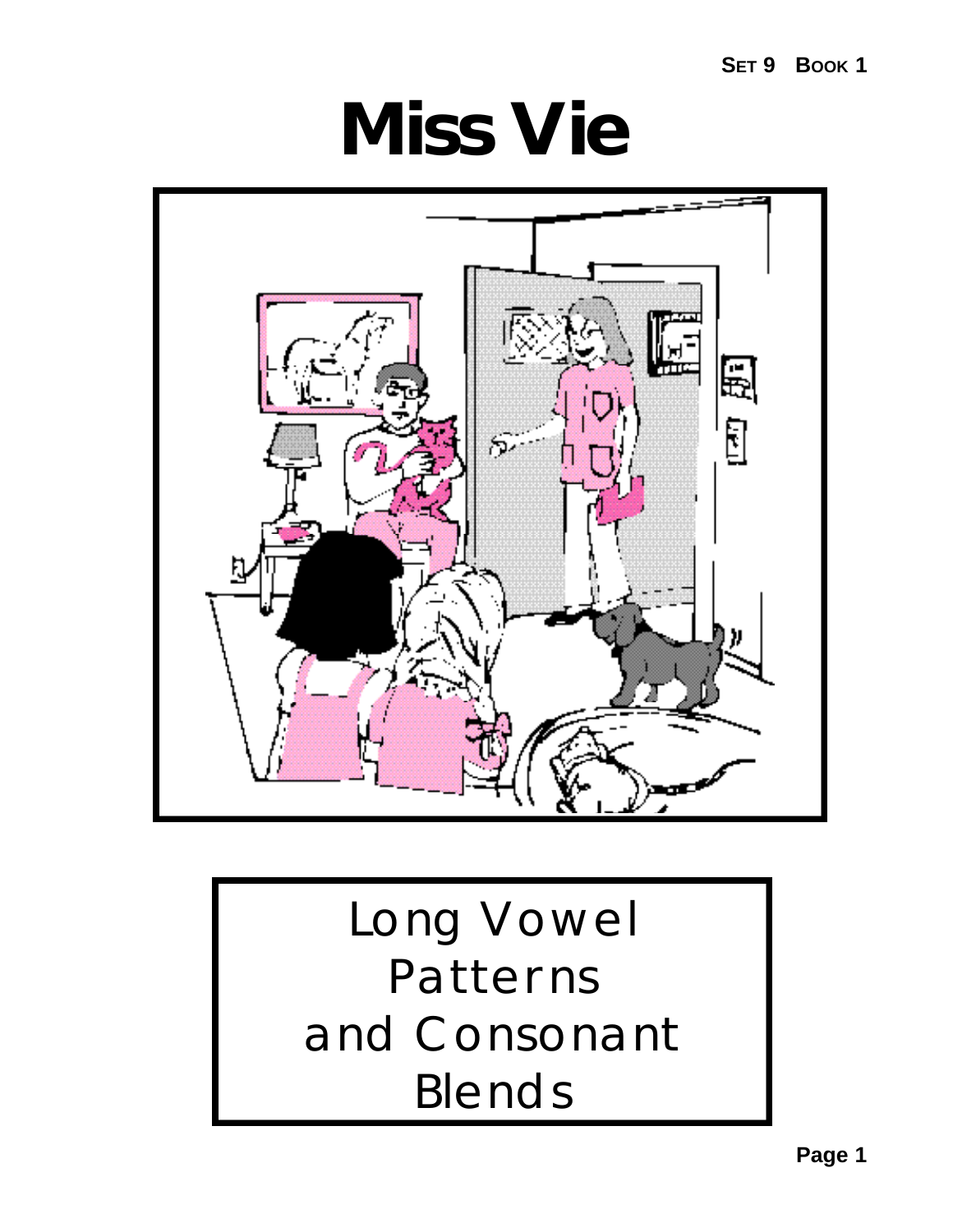**Words to SOUND-READ-WRITE-SPELL**

### **Word Preview**

| <b>Vowel</b><br><b>Sounds</b>       | <b>Consonant</b><br><b>Sounds &amp;</b>                                                                    | <b>New Words</b>                                                                                                                                            |  |  |
|-------------------------------------|------------------------------------------------------------------------------------------------------------|-------------------------------------------------------------------------------------------------------------------------------------------------------------|--|--|
| A a<br>Ee<br>ee<br>I i<br>ie<br>O o | <b>Blends</b><br>$_n$ k<br>$\mathbf{k}$ s<br>$tr_$<br>Word<br>Patterns:<br>"are" as<br>in hare<br>and care | <b>Nutmeg</b><br>beep<br>Miss Vie<br>jeep<br>keep<br>vet<br>die<br>keeps<br>tried<br>weeks<br>fee<br>feed<br>safe<br>feel<br>lets<br>notes<br>rode<br>pines |  |  |
| U <sub>u</sub>                      |                                                                                                            | thank<br>deer<br>hare                                                                                                                                       |  |  |

*VALUE:*

**KINDNESS**

Sounds and words for adventures in reading

Beep! Beep! The jeep

**Page 2**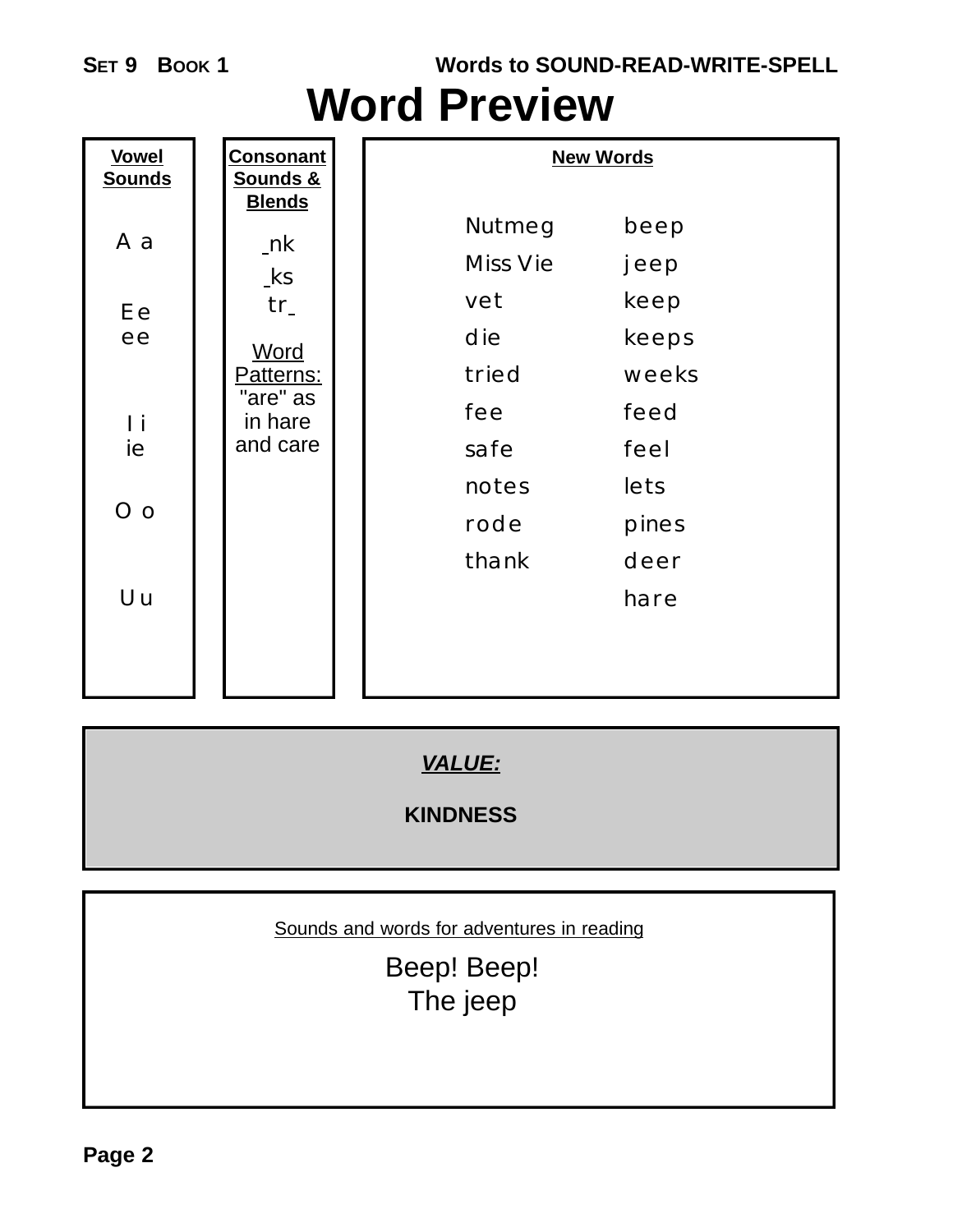## **Teacher Dictation**



Teacher says the sounds. Students write the letters as they say the words. Teacher guides the students to write left to right--top to bottom. For extra practice, additional student dictation pages may be copied.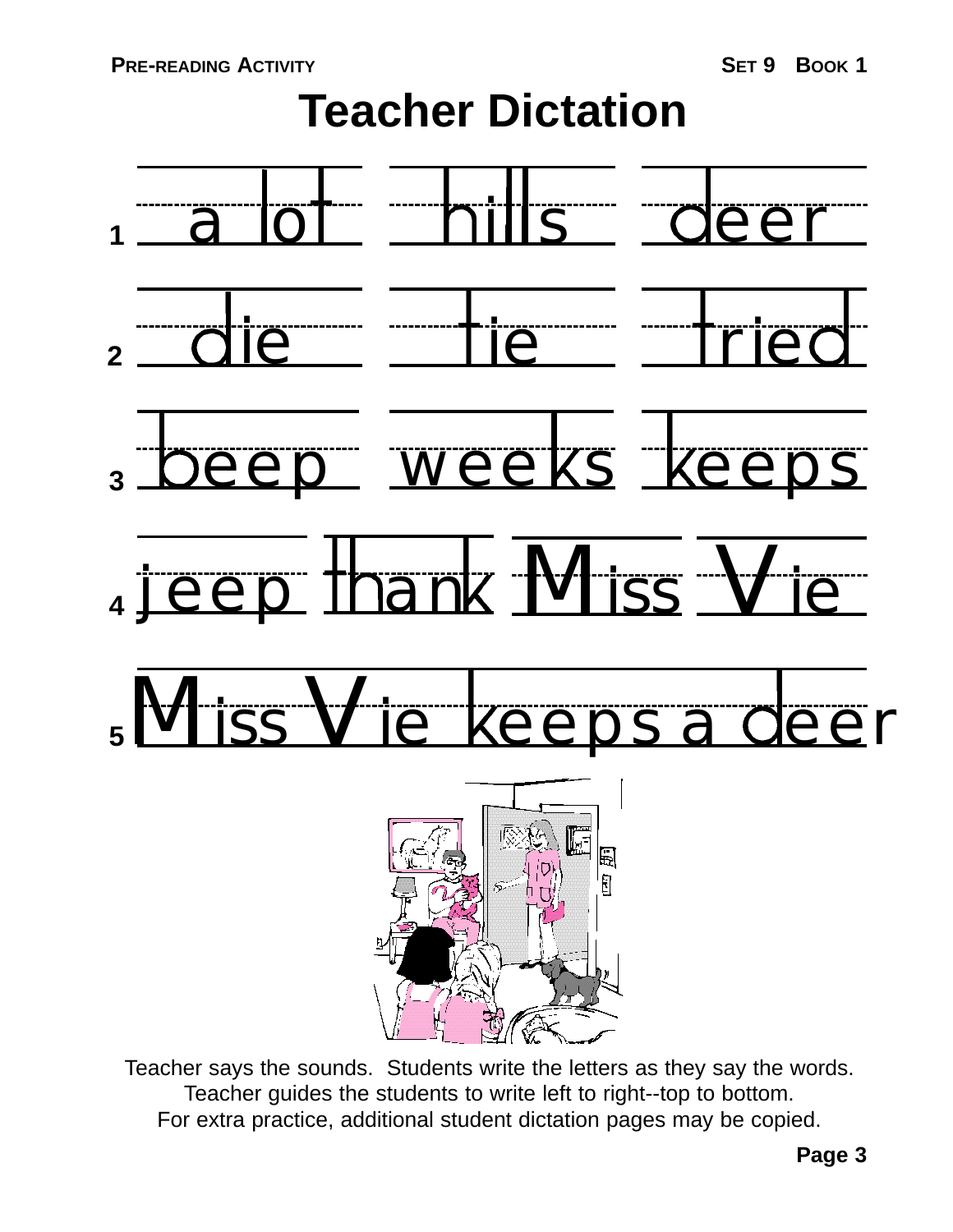### **Student Dictation**

| 1              |                                        |                                                                                                                      |
|----------------|----------------------------------------|----------------------------------------------------------------------------------------------------------------------|
| 2 <sup>1</sup> | -------------------------------------- | <u>e de la componentación de la componentación de la componentación de la componentación de la componentación de</u> |
| 3              |                                        |                                                                                                                      |
| 4              |                                        |                                                                                                                      |
| 5              |                                        |                                                                                                                      |

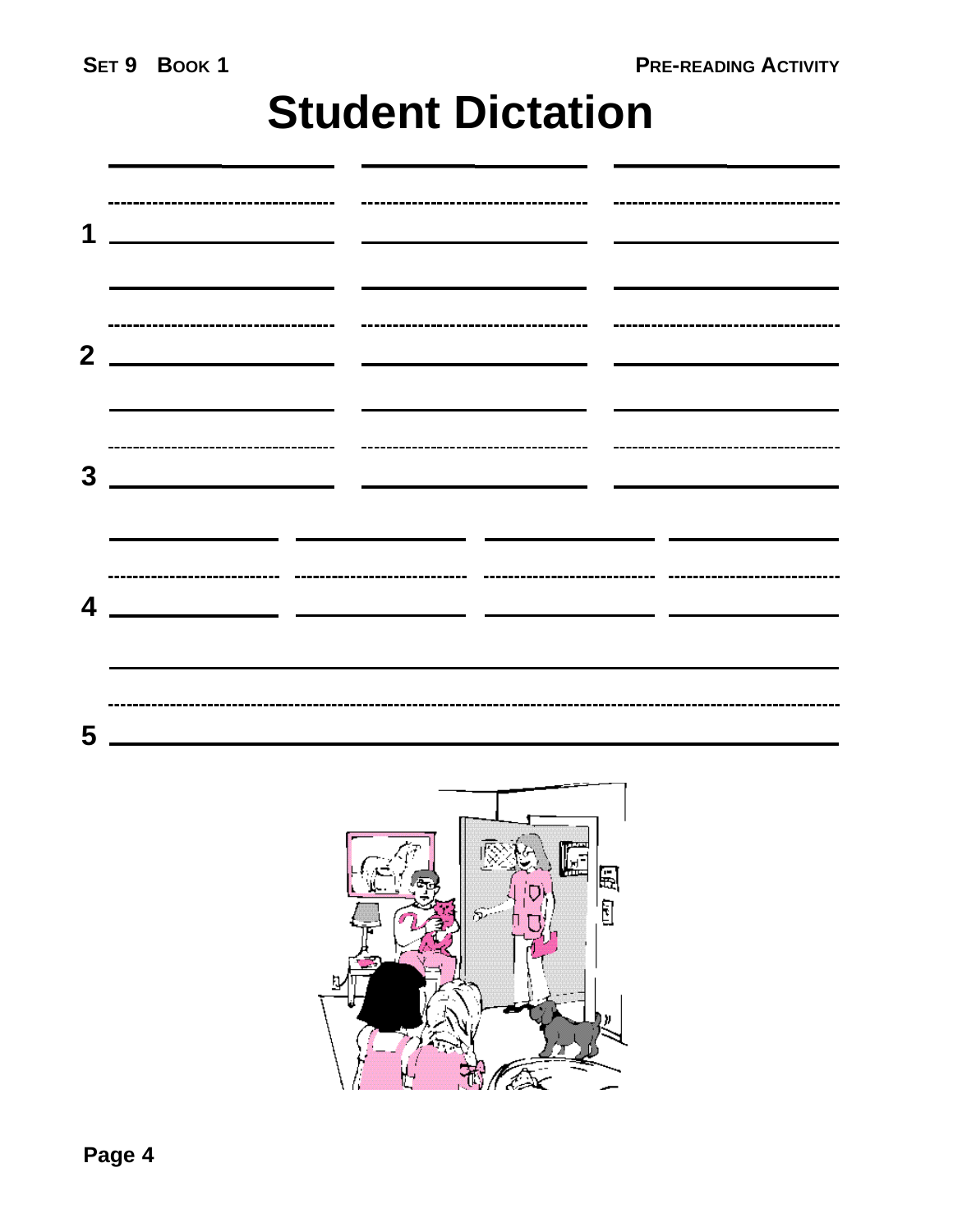# b c  $f$  f g h j k l m n p q r s t v w x y z **Learning word families**



Directions: Draw a line through the letters you use.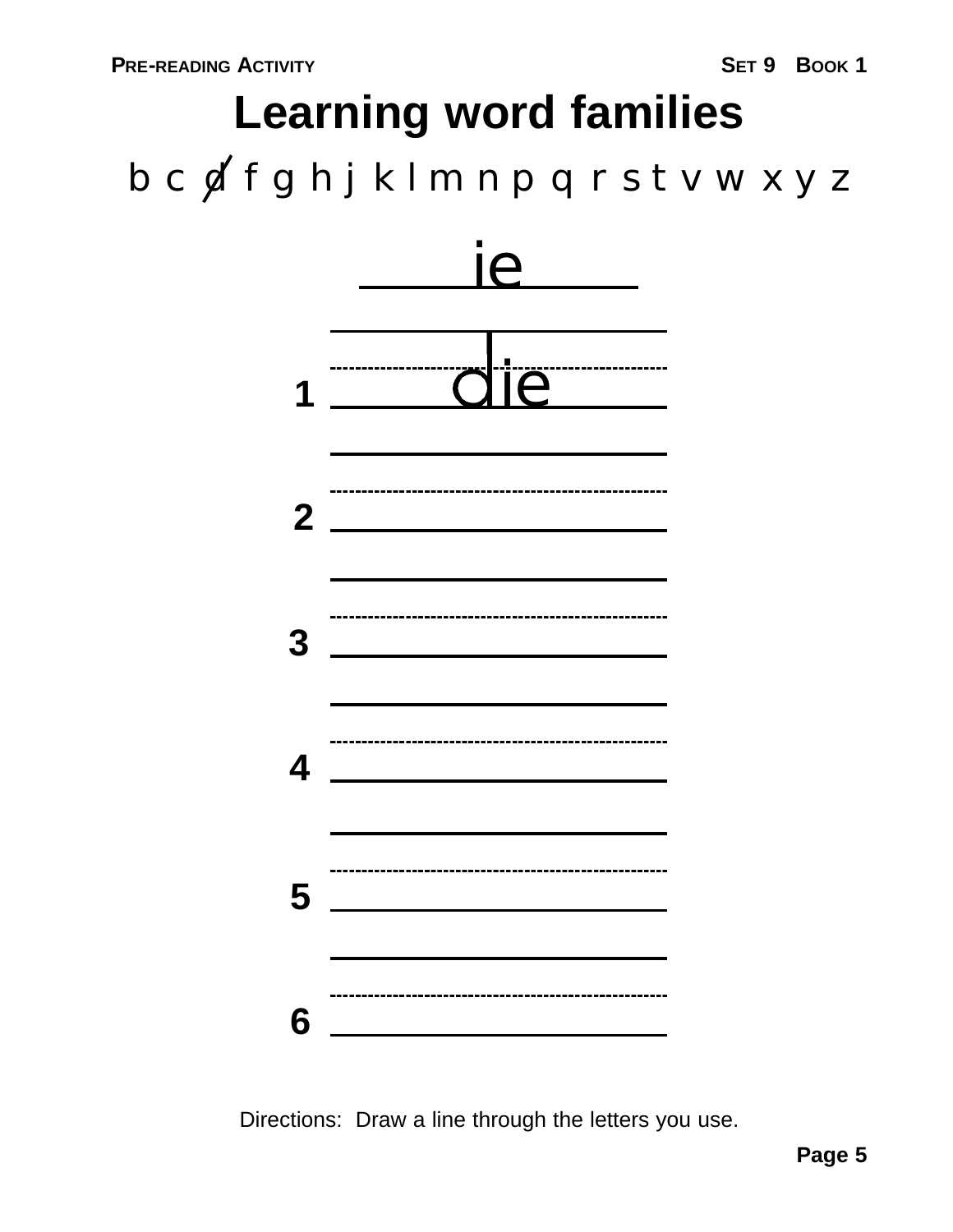# $b c d f g h j k/m n p q r s f x w x y z$ **Word family check list**



Directions: Go read the books.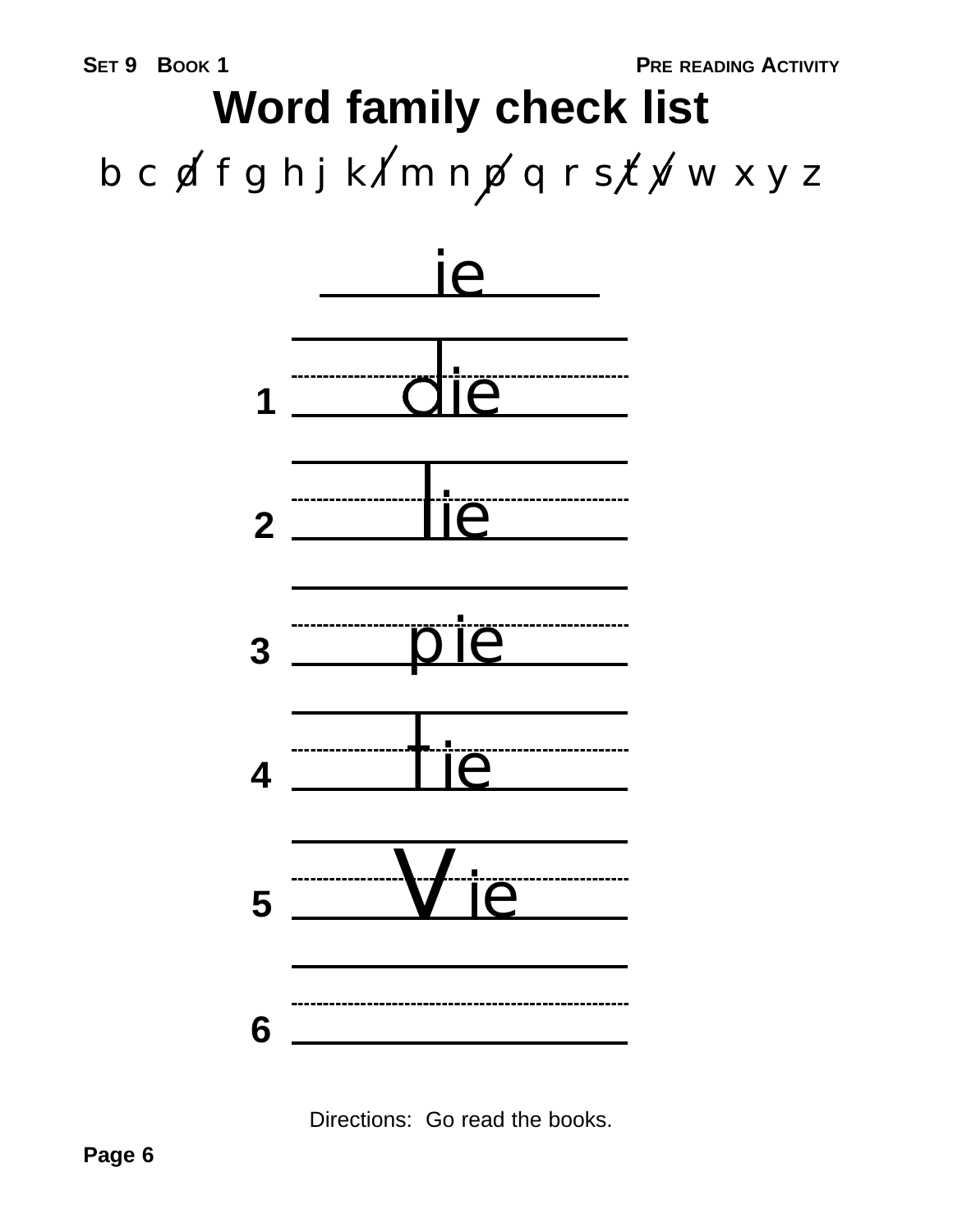## **Draw a picture from the story**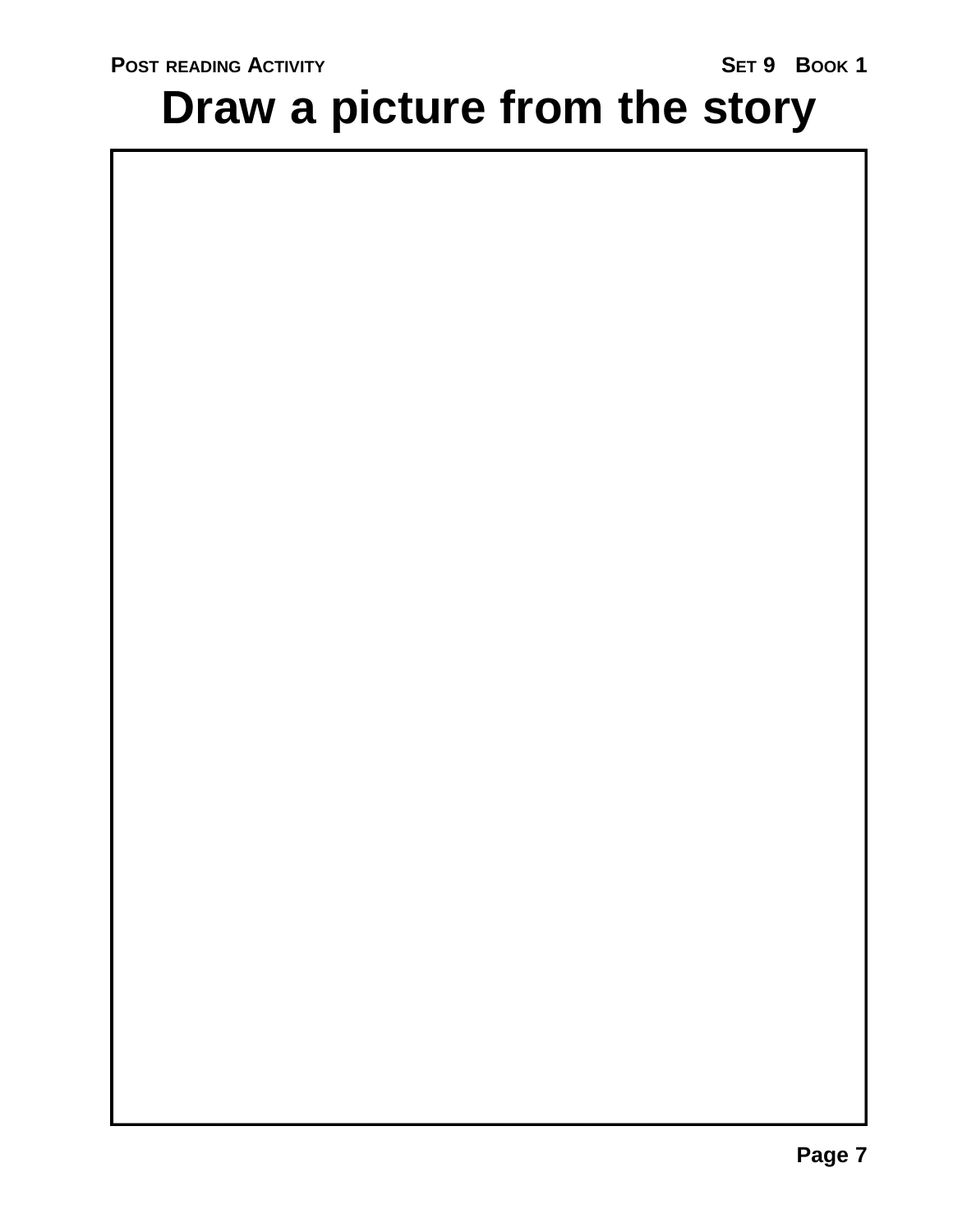#### **SET 9 BOOK 1**

| A story by                                                                                                                                        |  |
|---------------------------------------------------------------------------------------------------------------------------------------------------|--|
|                                                                                                                                                   |  |
|                                                                                                                                                   |  |
|                                                                                                                                                   |  |
|                                                                                                                                                   |  |
|                                                                                                                                                   |  |
|                                                                                                                                                   |  |
|                                                                                                                                                   |  |
|                                                                                                                                                   |  |
|                                                                                                                                                   |  |
|                                                                                                                                                   |  |
|                                                                                                                                                   |  |
|                                                                                                                                                   |  |
|                                                                                                                                                   |  |
|                                                                                                                                                   |  |
|                                                                                                                                                   |  |
|                                                                                                                                                   |  |
|                                                                                                                                                   |  |
|                                                                                                                                                   |  |
|                                                                                                                                                   |  |
|                                                                                                                                                   |  |
|                                                                                                                                                   |  |
|                                                                                                                                                   |  |
| Directions: Have students write their names at the top of the page.<br>When the story is finished, have students circle the words they like best. |  |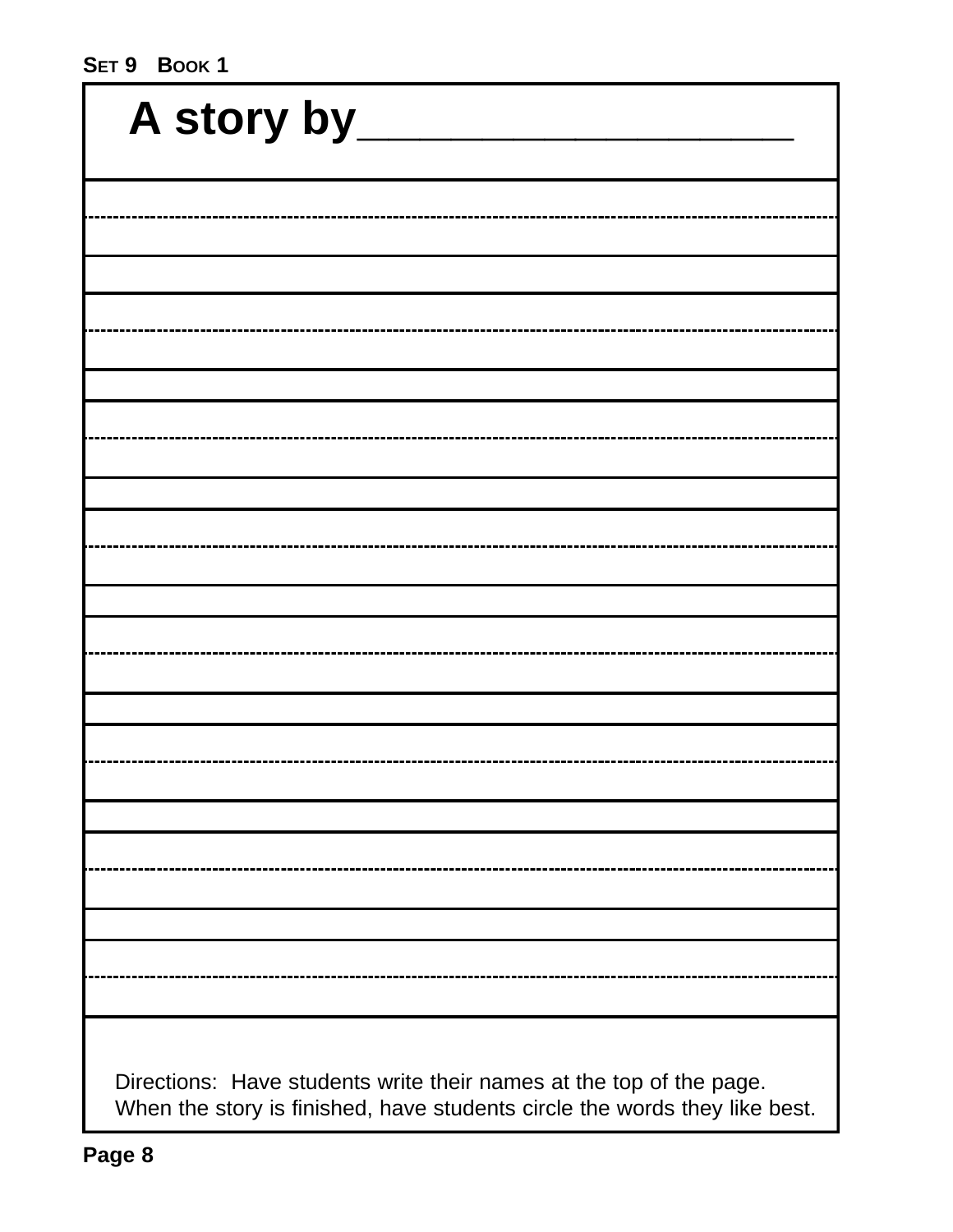## **Connect words to the pictures**

Miss Vie has pets. **1**

A deer is in a pen. **2**

- Teena and Kim have **3** notes.
- Nutmeg in a jeep. **4**

Nutmeg runs in the **5** pines.









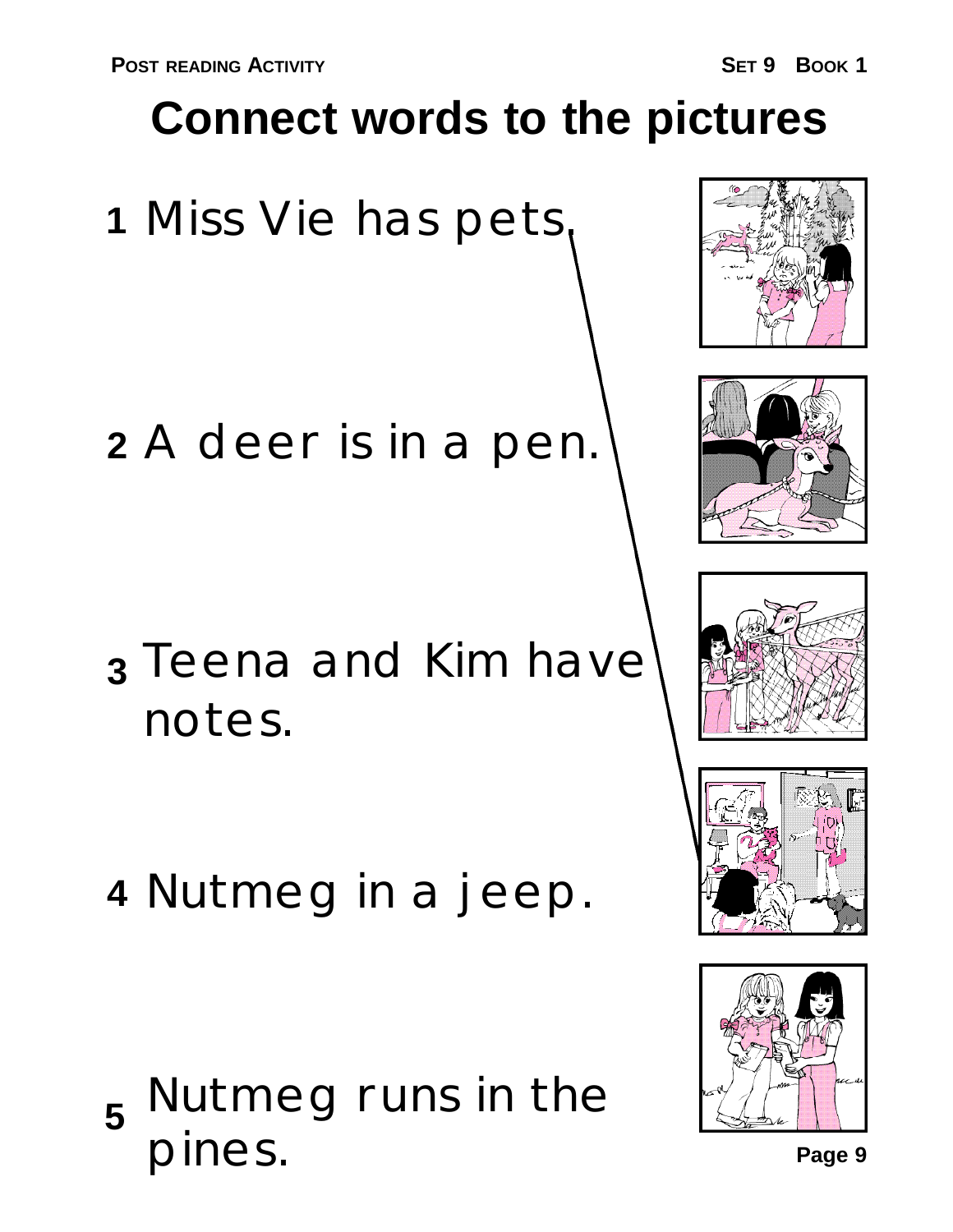**SET 9 BOOK 1**

**POST READING ACTIVITY**

## **Consonant Beginning**

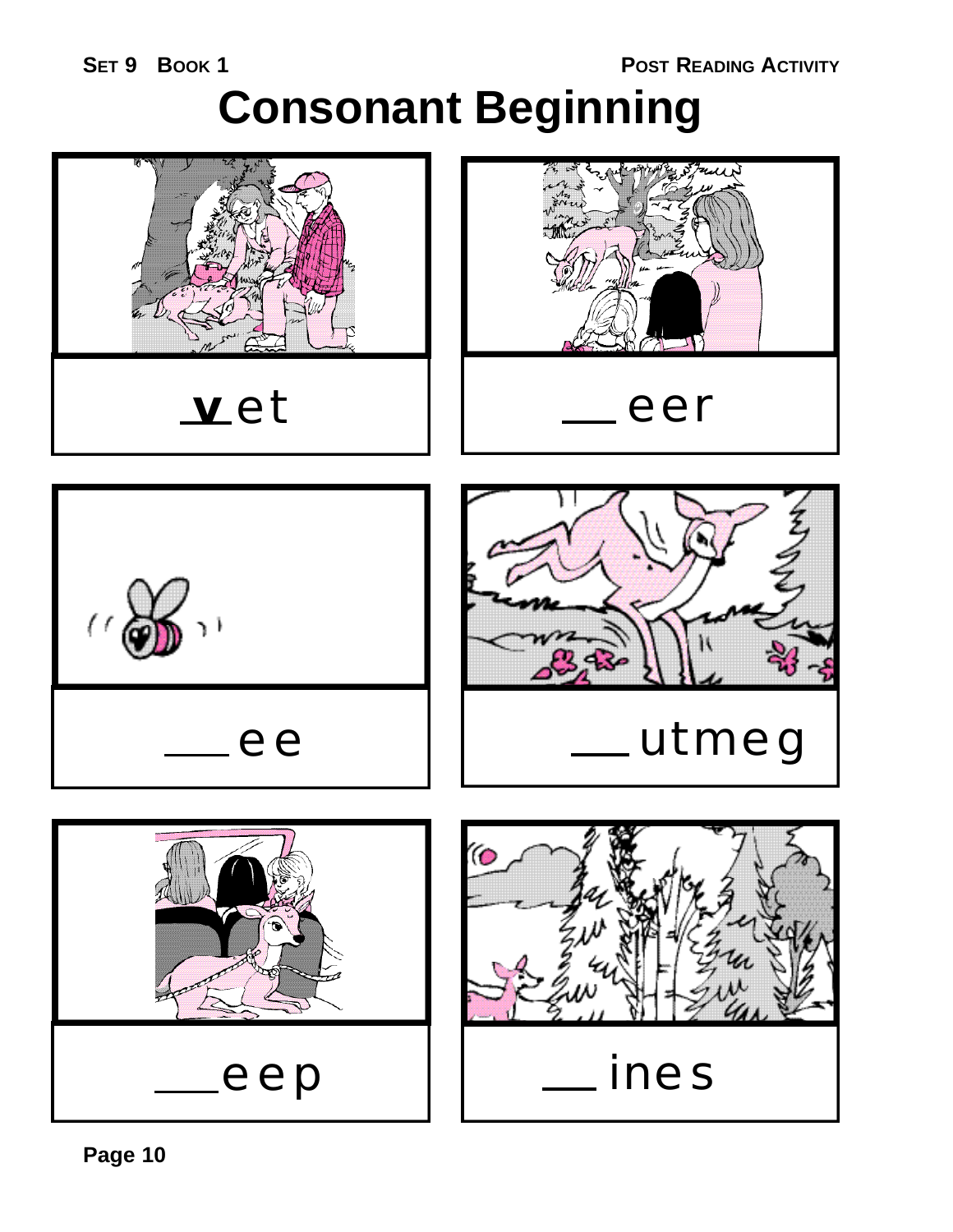### **Consonant Ending**

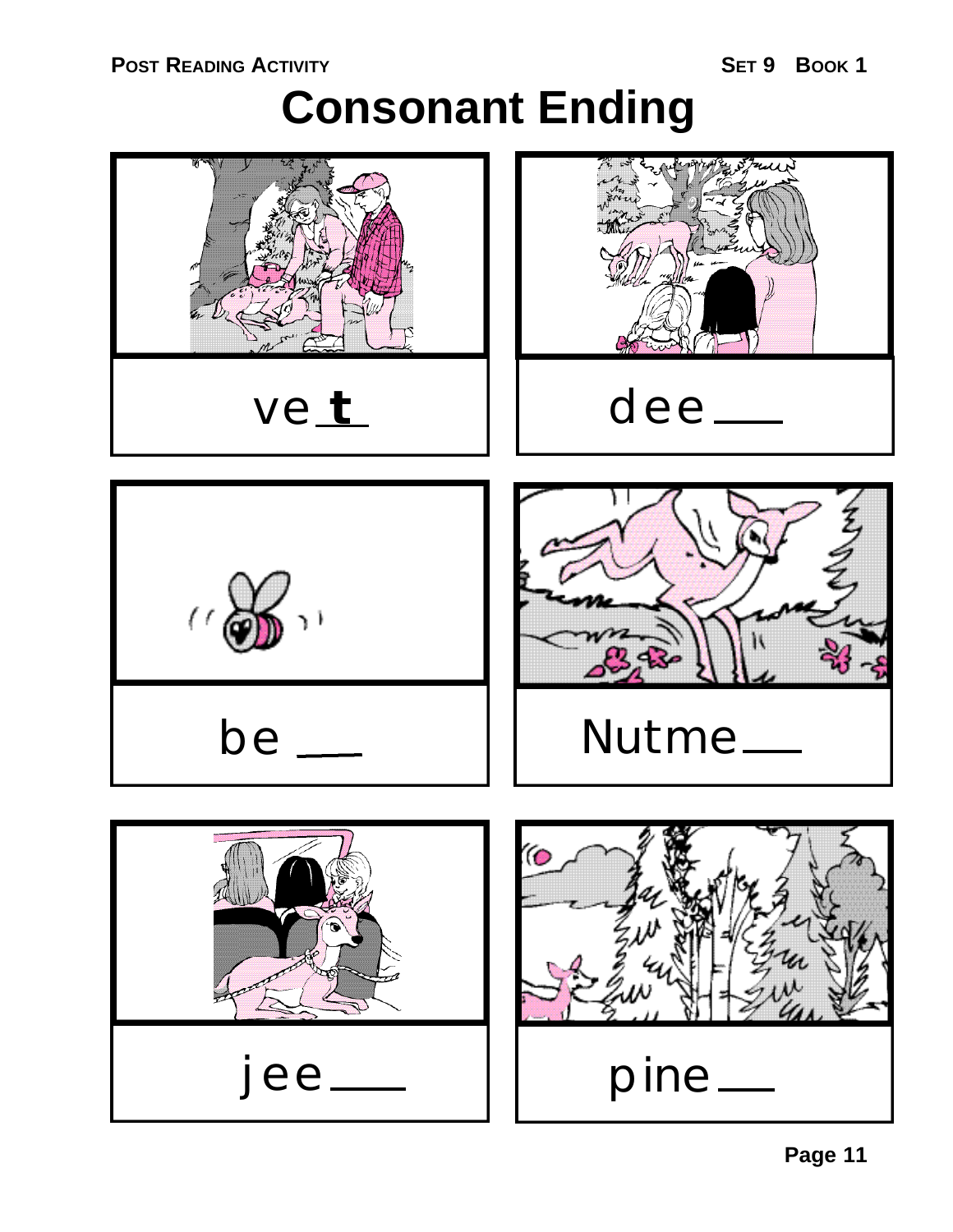## **Circle Words to fit the Picture.**



**Page 12** Directions: One or more words may be circled to match the picture.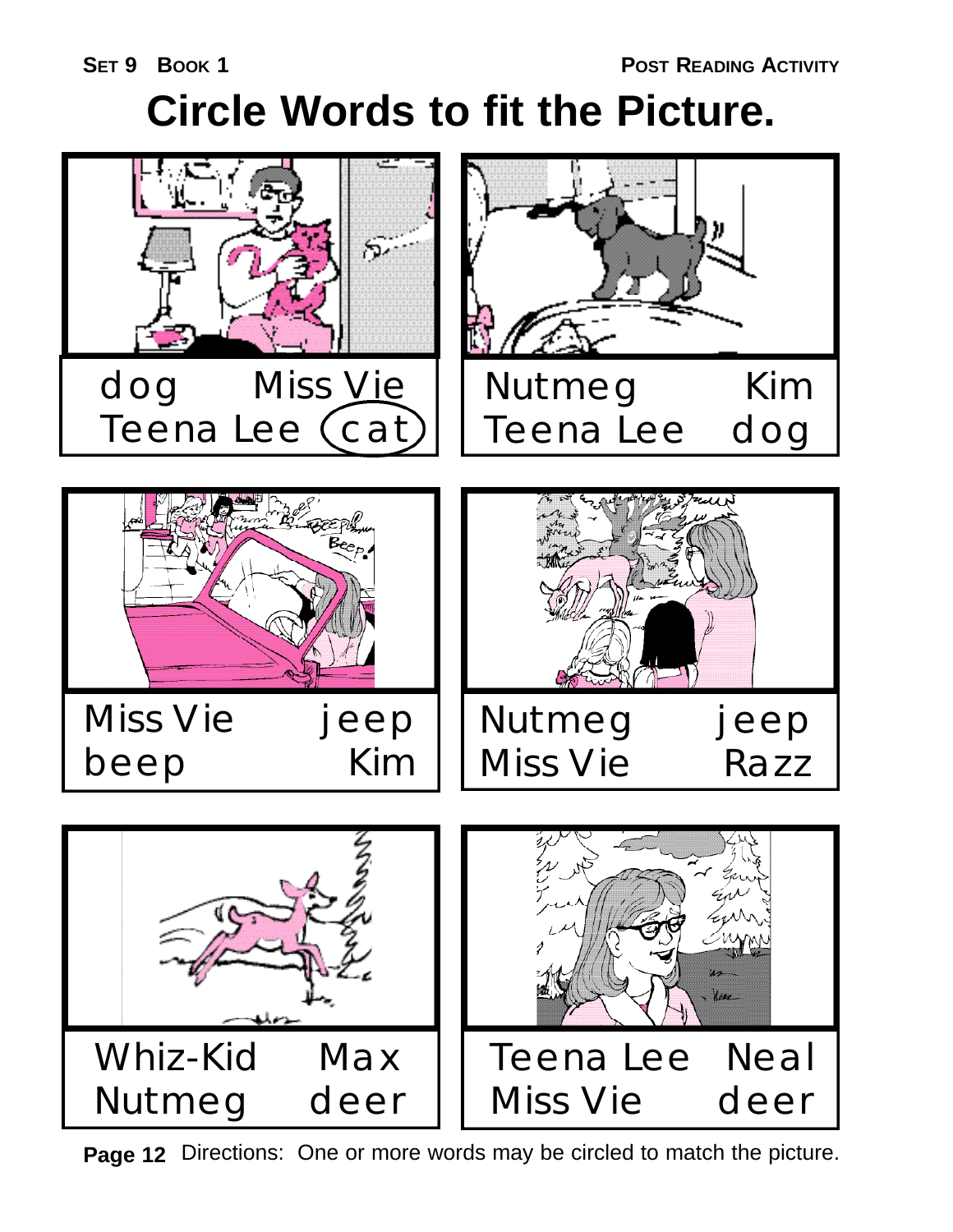### **Write the correct words by each picture.**



Directions: Draw a line through the words you use.